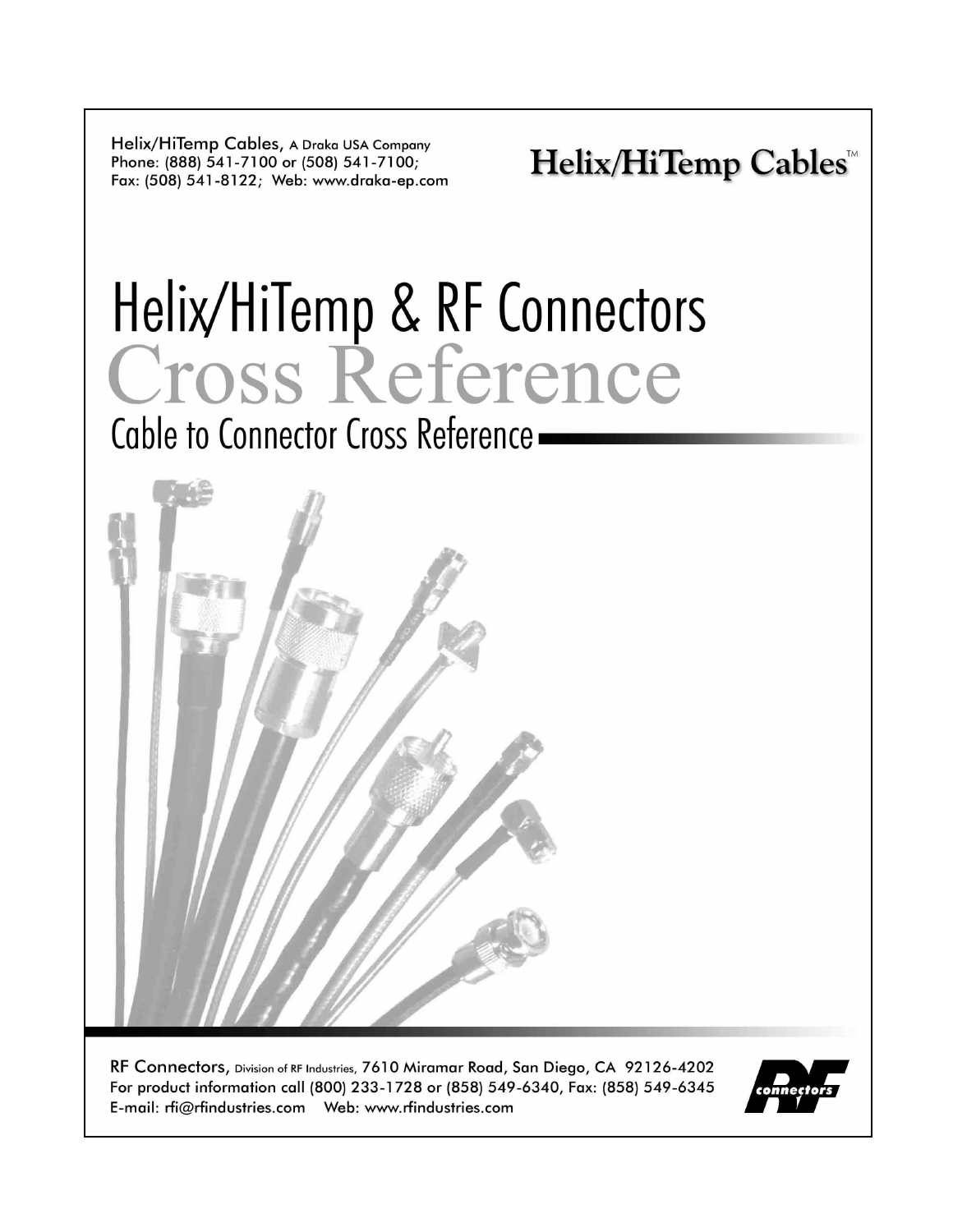# **HOW TO USE THIS MANUAL**

This manual is organized first by HELIX/HITEMP Cable groups and then by the types of RFI connectors available for each group. The connector lists are divided into subgroups by interface type.

Each connector listing contains the RFI part number, the description and the materials used for each connector. The materials listings consist of the body, shell, pin/contact, and dielectric.

The Cable Number Locator below is supplied for easy cross-referencing by cable part number to page number.

#### *Example:*

*You need to know if RFI has an N Male Clamp Solder Plug for HELIX/HITEMP 395001.* 

*Refer to the table below for HELIX/HITEMP 395001. Go to page 4. Under the heading for HELIX/HITEMP 395001, 395002, 395004 you will find RFN-1904-1N and RFN-1904-1S.* 

From the description and the materials information you are able to determine if one of these connectors works for your application. The legend on page two explains the material codes used in this manual.

**Part numbers with an (\*) are special order only.** If you have special requirements, please contact RF Industries' sales department for assistance.

| Cable # | Page<br># | Cable # | Page<br>Ħ | Cable # | Page<br>#      | Cable # | Page<br># |
|---------|-----------|---------|-----------|---------|----------------|---------|-----------|
|         |           |         |           |         |                |         |           |
| 385003  | 7         | 395010  |           | 397002  | 2              | 495018  | 5         |
| 385004  |           | 395011  |           | 397106  | $\overline{2}$ | 495019  |           |
| 385005  | 7         | 395012  |           | 495003  | 5              | 499066  | 5         |
| 395001  | 4         | 395021  | 5         | 495005  | 5              | 499082  | 5         |
| 395002  | 4         | 395022  | 6         | 495006  | 5              | 499097  | 5         |
| 395003  | 5         | 395023  |           | 495012  |                | 499099  | 5         |
| 395004  | 4         | 397001  | 6         | 495013  | 7              |         |           |

#### **Cable Number Locator**

*The information found in this guide was compiled using specifications that were current at the time of compilation. Please note that manufacturer's specifications are subject to change without notice. We therefore suggest that after using this guide to make your initial connector selections, you should obtain the latest product specifications from this cable manufacturer and RF Industries.*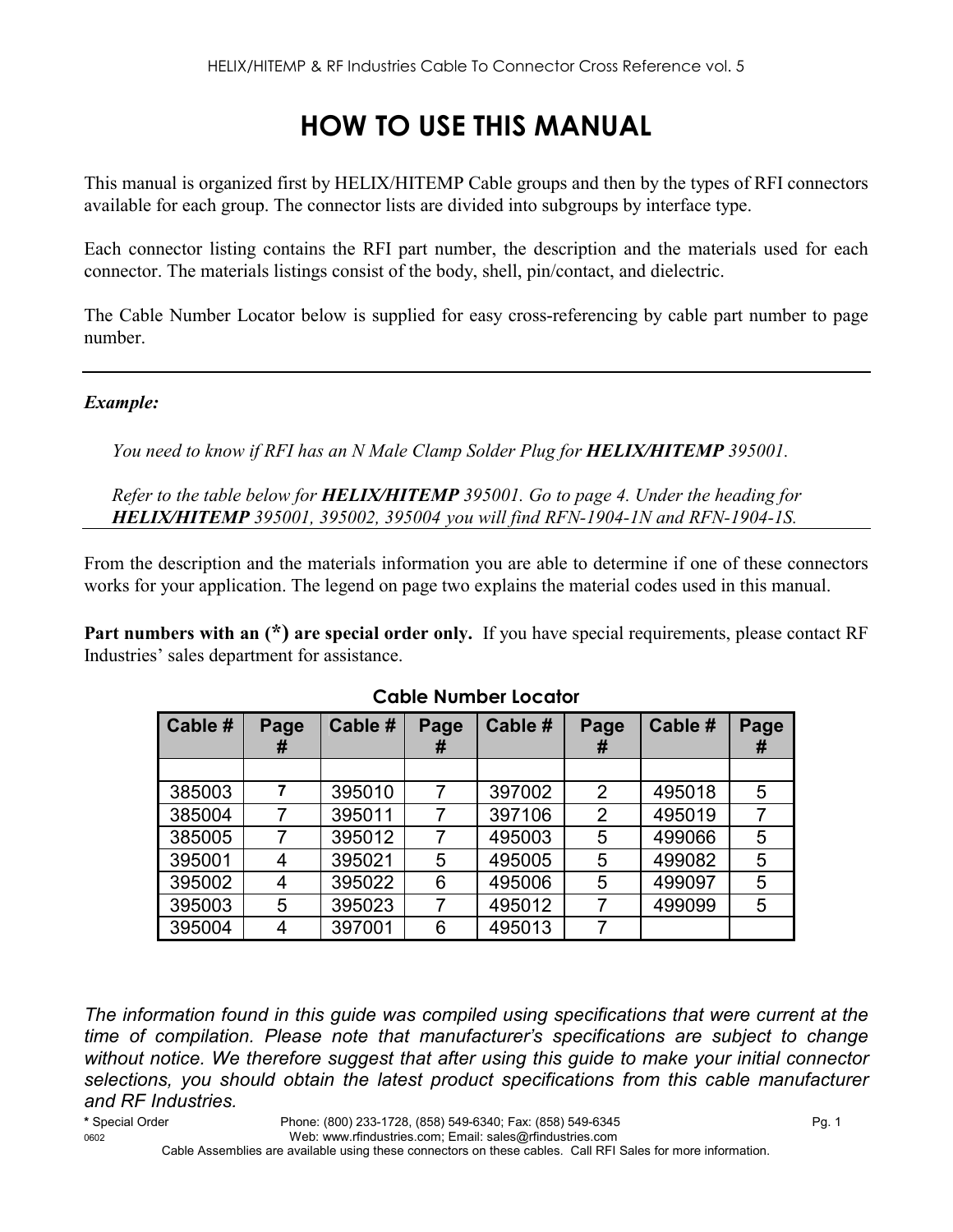# **HELIX/HITEMP & RF INDUSTRIES CABLE TO CONNECTOR CROSS REFERENCE**

| Legend                      |                             |                    |                                    |  |  |  |  |  |
|-----------------------------|-----------------------------|--------------------|------------------------------------|--|--|--|--|--|
| <b>BODY PLATING</b>         | <b>SHELL PLATING</b>        | <b>PIN/CONTACT</b> | <b>DIELECTRIC</b>                  |  |  |  |  |  |
| C - Chrome                  | C - Black Chrome            | $G -$ Gold         | <b>B</b> - Bakelite, Dap, Phenolic |  |  |  |  |  |
| $G - Gold$                  | $G - Gold$                  | $N -$ Nickel       | <b>D</b> - Delrin, Polypropylene   |  |  |  |  |  |
| $N - Nickel$                | N - Nickel                  | $S - Silver$       | T-PTFF                             |  |  |  |  |  |
| $S - Silver$                | S - Silver                  |                    |                                    |  |  |  |  |  |
| <b>SS - Stainless Steel</b> | <b>SS - Stainless Steel</b> |                    |                                    |  |  |  |  |  |

# **Helix/Hitemp 397002, 397106**

| <b>PART NUMBER</b>  | <b>DESCRIPTION</b>                                                                | <b>BODY</b>    | <b>SHELL</b>   | P/C            | <b>DIE</b>              |  |  |  |
|---------------------|-----------------------------------------------------------------------------------|----------------|----------------|----------------|-------------------------|--|--|--|
| <b>BNC</b>          |                                                                                   |                |                |                |                         |  |  |  |
| RFB-1100-2          | BNC Male Clamp Solder Plug (Captive Pin); UG-88D/U                                | N              | N              | G              | D                       |  |  |  |
| <b>RFB-1100-2ST</b> | BNC Clamp Solder Plug(Captive Pin); UG-88/U, C/U, D/U, E/U                        | $\overline{s}$ | $\overline{s}$ | G              | $\overline{\mathsf{T}}$ |  |  |  |
| <b>RFB-1102-T</b>   | <b>BNC Male Solderless Plug</b>                                                   | $\mathsf{N}$   | N              | $\mathbf S$    | $\mathsf{T}$            |  |  |  |
| <b>RFB-1104</b>     | <b>BNC Male Twist-on Plug</b>                                                     | N              | N              | S              | D                       |  |  |  |
| RFB-1106-2          | BNC Male Crimp Plug; UG-1785/U                                                    | $\mathsf{N}$   | ${\sf N}$      | G              | D                       |  |  |  |
| <b>RFB-1106-2ST</b> | BNC Male Crimp Plug; UG-1785/U                                                    | $\mathbf S$    | S              | G              | $\mathsf{T}$            |  |  |  |
| RFB-1106-2T         | BNC Male Crimp Plug; UG-1785/U                                                    | $\mathsf{N}$   | N              | G              | $\overline{\mathsf{T}}$ |  |  |  |
| RFB-1106-9          | BNC Male Q/D Univ. Crimp Plug; for BNC, TNC, & N Female                           | $\mathsf{N}$   | N              | G              | D                       |  |  |  |
| RFB-1106-C-03       | BNC Male Crimp with BeCu Contact                                                  | $\mathsf{N}$   | N              | G              | D                       |  |  |  |
| RFB-1110-C-04       | <b>BNC Male Right Angle Clamp Plug</b>                                            | S              | $\mathbf S$    | G              | $\top$                  |  |  |  |
| <b>RFB-1110-S</b>   | BNC Male Right Angle Solder Plug; UG-913/U, A/U                                   | $\overline{s}$ | $\overline{s}$ | $\overline{s}$ | $\overline{\mathsf{T}}$ |  |  |  |
| RFB-1110-1          | <b>BNC Male Right Angle Crimp Plug</b>                                            | $\mathsf{N}$   | N              | G              | $\overline{\mathsf{T}}$ |  |  |  |
| RFB-1110-C-04       | <b>BNC Male Right Angle Clamp Plug</b>                                            | S              | S              | G              | $\mathsf T$             |  |  |  |
| <b>RFB-1117</b>     | <b>BNC Female Crimp Bulkhead Jack</b>                                             | $\mathsf{N}$   | ---            | G              | D                       |  |  |  |
| <b>RFB-1121</b>     | <b>BNC Female Twist-on Jack</b>                                                   | N              | ---            | $\mathbf S$    | D                       |  |  |  |
| RFB-1123-1          | <b>BNC Female Crimp Jack</b>                                                      | N              | ---            | G              | $\mathsf{T}$            |  |  |  |
| <b>RFB-1160</b>     | BNC Wall Plate Flush Mount Crimp Jack                                             | N              | ---            | G              | D                       |  |  |  |
| <b>RFB-1161</b>     | BNC Wall Plate Flush Mount Twist on Jack                                          | N              | ---            | G              | D                       |  |  |  |
|                     | <b>7/16 Din</b>                                                                   |                |                |                |                         |  |  |  |
| RFD-1600-2-C        | 7/16 Din Male Clamp Plug Combo Straight or Right Angle                            | ${\sf S}$      | ${\mathsf S}$  | $\mathbb S$    | T                       |  |  |  |
| RFD-1605-2-C        | 7/16 Din Male Crimp Plug Combo Straight or Right Angle                            | $\overline{s}$ | $\overline{s}$ | $\overline{s}$ | $\overline{\mathsf{T}}$ |  |  |  |
| RFD-1625-2-C        | 7/16 Din Female Clamp Jack Combo Straight or Right Angle                          | ${\mathsf S}$  | ---            | $\mathbf S$    | $\top$                  |  |  |  |
| RFD-1630-2-C        | 7/16 Din Female Crimp Jack Combo Straight or Right Angle                          | $\mathbf S$    | ---            | $\mathsf S$    | $\top$                  |  |  |  |
| RFD-1641-2-C*       | 7/16 Din Female 4-Hole Flange Clamp Panel Mount, Combo<br>Straight or Right Angle | S              | ---            | S              | $\overline{1}$          |  |  |  |
| RFD-1642-2-C*       | 7/16 Din Female 4-Hole Flange Crimp Panel Mount, Combo<br>Straight or Right Angle | S              | ---            | S              | T                       |  |  |  |
|                     | <b>FME</b>                                                                        |                |                |                |                         |  |  |  |
| <b>RFE-6000-C</b>   | FME Male Crimp                                                                    | $\mathsf{N}$   | ---            | G              | T                       |  |  |  |
| RFE-6000-6C*        | FME Male Crimp, Black                                                             | $\mathsf{C}$   | ---            | G              | $\overline{\mathsf{T}}$ |  |  |  |
| <b>RFE-6050-C</b>   | <b>FME Female Crimp</b>                                                           | N              | ---            | G              | $\overline{\mathsf{T}}$ |  |  |  |
| RFE-6050-6C*        | FME Female Crimp, Black                                                           | C              | $\overline{a}$ | G              | $\mathsf{T}$            |  |  |  |
|                     | N                                                                                 |                |                |                |                         |  |  |  |
| <b>RFN-1000-N</b>   | N Male Solder Clamp Plug; UG-536 B/U                                              | $\mathsf{N}$   | N              | G              | $\mathsf T$             |  |  |  |
| * Special Order     | Phone: (800) 233-1728, (858) 549-6340; Fax: (858) 549-6345                        |                |                | Pq. 2          |                         |  |  |  |

0602 Web: www.rfindustries.com; Email: sales@rfindustries.com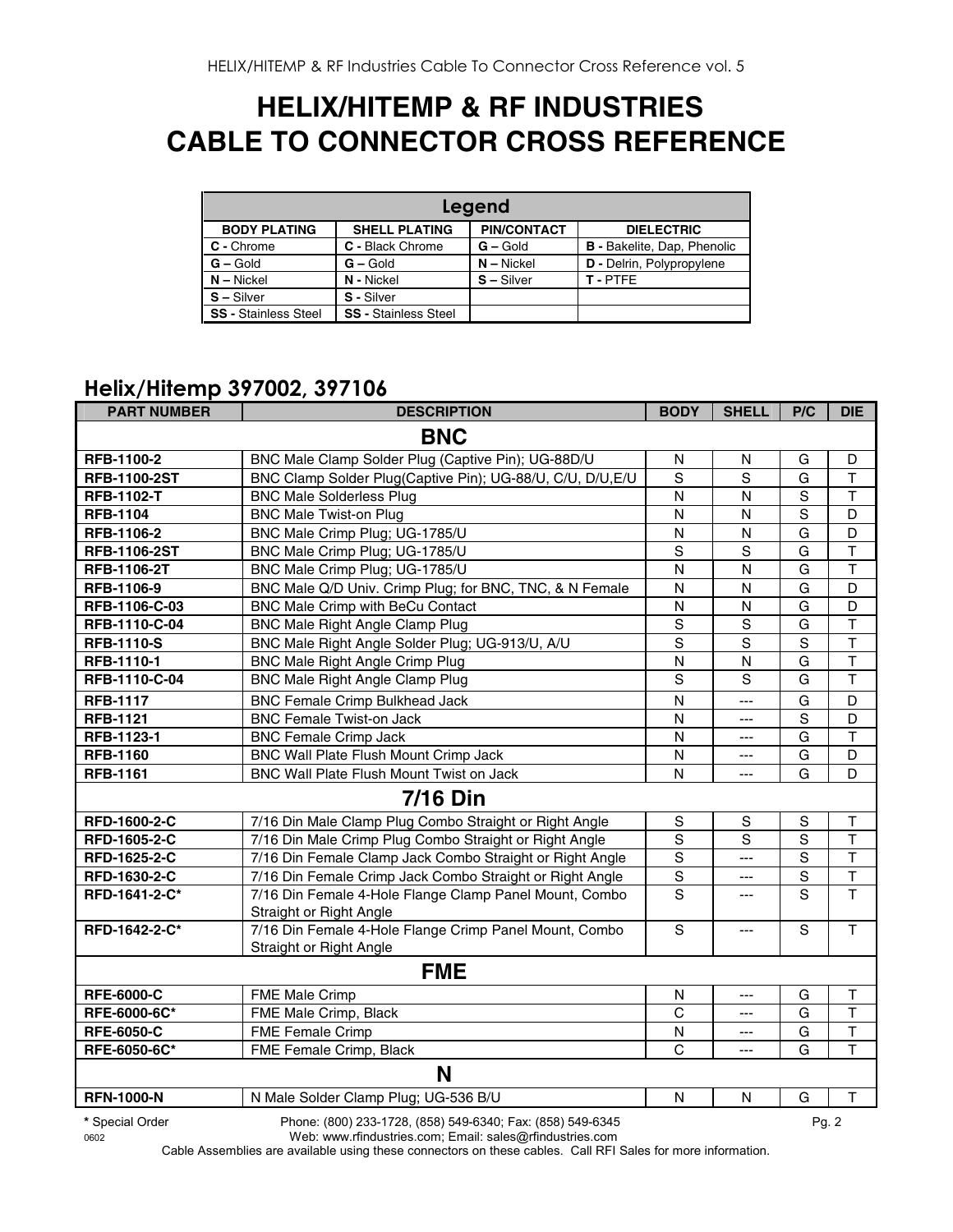| <b>RFN-1000-1S</b> | N Male Solder Clamp Plug; UG-536 A/U                                | ${\mathsf S}$ | ${\mathsf S}$            | G              | T                       |
|--------------------|---------------------------------------------------------------------|---------------|--------------------------|----------------|-------------------------|
| <b>PART NUMBER</b> | <b>DESCRIPTION</b>                                                  | <b>BODY</b>   | <b>SHELL</b>             | P/C            | <b>DIE</b>              |
| <b>RFN-1001-S</b>  | N Male Solder Plug                                                  | S             | S                        | G              | Τ                       |
| <b>RFN-1005-2N</b> | N Male Crimp Plug                                                   | N             | N                        | G              | $\top$                  |
| <b>RFN-1005-3C</b> | N Male Crimp Plug                                                   | ${\mathsf S}$ | S                        | G              | $\top$                  |
| <b>RFN-1005-5</b>  | N Male Crimp Plug (Quick Disconnect)                                | S             | S                        | G              | $\mathsf T$             |
| <b>RFN-1009-C</b>  | N Male Right Angle Crimp Plug                                       | $\mathbf S$   | S                        | G              | T                       |
| RFN-1009-C-03      | N Male Right Angle Crimp Plug, Square Body                          | $\mathbf S$   | S                        | G              | $\mathsf T$             |
| RFN-1021-6         | N Female Chassis, 4-Hole Flange, Solder Clamp                       | $\mathbf S$   | $---$                    | G              | $\mathsf T$             |
| RFN-1022-8-C       | N Female Crimp Blkhd, Rear Mount w/ O-Ring, for RG-58/U             | N             | ---                      | G              | T                       |
| RFN-1025-1         | N Female Cable Clamp Jack; UG-536B/U                                | S             | ---                      | G              | $\mathsf T$             |
| <b>RFN-1027</b>    | N Female Crimp Cable Jack                                           | S             | ---                      | G              | $\overline{\mathsf{T}}$ |
|                    | <b>Modified Shell SMA</b>                                           |               |                          |                |                         |
| <b>RFS-2006</b>    | SMA Male Right Angle Crimp with Modified Shell                      | N             | $\overline{a}$           | G              | Τ                       |
|                    | <b>TNC</b>                                                          |               |                          |                |                         |
|                    |                                                                     |               |                          |                |                         |
| <b>RFT-1200</b>    | TNC Male Clamp Solder Plug; MS39012/26-0101                         | N             | N                        | S              | Τ                       |
| RFT-1202-2         | TNC Male Crimp Plug (Captive Pin); MS39012/26-0011                  | N             | N                        | G              | D                       |
| <b>RFT-1202-2B</b> | TNC Male Crimp Plug (Black Body); MS39012/26-001                    | $\mathsf C$   | $\mathsf{C}$             | G              | D                       |
| <b>RFT-1202-2T</b> | TNC Male Crimp Plug (Captive Pin); MS39012/26-0011                  | N             | N                        | G              | Т                       |
| RFT-1202-5         | TNC Male Crimp Plug; (Quick Disconnect)                             | N             | N                        | G              | D                       |
| <b>RFT-1204</b>    | <b>TNC Male Solderless Plug</b>                                     | N             | $\mathsf{N}$             | $\mathbf S$    | D                       |
| <b>RFT-1206</b>    | TNC Male Twist on Plug; AMP 2221983-7                               | N             | N                        | $\mathbf S$    | D                       |
| <b>RFT-1212</b>    | TNC Female Crimp Bulkhead Jack; MS39012/23329/4-14                  | N             | $\overline{\phantom{a}}$ | G              | D                       |
| <b>RFT-1214</b>    | TNC Female Twist on Cable Jack                                      | N             | ---                      | S              | D                       |
| RFT-1216-1         | TNC Female Crimp Cable Jack; MS39012/27-0504                        | N             | ---                      | G              | D                       |
| <b>RFT-1218</b>    | TNC Male R/A Crimp Plug; MS39012/30-0504                            | N             | N                        | G              | T                       |
|                    | <b>UHF</b>                                                          |               |                          |                |                         |
| <b>RFU-500</b>     | UHF Solder Plug; PL-259; Use with RFU-530 Reducer                   | ${\sf S}$     | N                        | S              | Dap                     |
| <b>RFU-501</b>     | UHF Solder Plug; PL-259; Use with RFU-530-S Reducer                 | S             | S                        | S              | т                       |
| <b>RFU-504</b>     | UHF Male Push on Ferrule (No Installation Tools); PL-259            | N             | N                        | $\mathbb S$    | Dap                     |
| <b>RFU-505</b>     | <b>UHF Male Crimp Plug</b>                                          | N             | N                        | $\mathbf S$    | Dap                     |
| <b>RFU-505-ST</b>  | <b>UHF Male Crimp Plug</b>                                          | $\mathbf S$   | $\mathbf S$              | $\mathbf S$    | Τ                       |
| <b>RFU-505-5</b>   | UHF Male Crimp Plug (Short Crimp)                                   | ${\sf N}$     | N                        | N              | D                       |
| <b>RFU-520</b>     | UHF Female Cable Clamp Jack                                         | N             | ---                      | $\mathbf S$    | T                       |
| <b>RFU-527</b>     | <b>UHF Female Crimp</b>                                             | N             | N                        | $\mathbf S$    | D                       |
| <b>RFU-527-T</b>   | <b>UHF Female Crimp Jack</b>                                        | N             | ---                      | $\overline{s}$ | $\mathsf T$             |
| <b>RFU-530</b>     | Adapter/Reducer; Use with RFU-500                                   | N             | ---                      | $---$          | ---                     |
| <b>RFU-530-S</b>   | Adapter/Reducer; Use with RFU-501                                   | $\mathbf S$   | ---                      |                | ---                     |
| <b>RFU-530-Z*</b>  | Adapter/Reducer; Use with RFU-500 & 501                             | N             | ---                      | ---            | ---                     |
|                    | <b>Mini-UHF</b>                                                     |               |                          |                |                         |
| <b>RFU-600</b>     | Mini-UHF Push-on Ferrule Plug (No Installation Tools                | N             | N                        | S              | $\mathsf T$             |
|                    | Required.)                                                          |               |                          |                |                         |
| <b>RFU-600-1</b>   | Mini-UHF Male Crimp Plug; (AMP Drawn Metal Type)                    | N             | N                        | ${\mathbb S}$  | D                       |
| <b>RFU-600-2</b>   | Mini-UHF Male Crimp Plug, Short, Black Chrome; Onaglass<br>Antennas | C             | $\mathsf{C}$             | G              | D                       |
| <b>RFU-600-5</b>   | Mini-UHF Male Crimp Plug (Quick Disconnect)                         | N             | N                        | G              | D                       |
| <b>RFU-600-6</b>   | Mini-UHF Male Crimp Plug; AMP 2266-001, Amphenol 81-                | N             | N                        | S              | D                       |
|                    | 115                                                                 |               |                          |                |                         |
| <b>RFU-600-10C</b> | Mini-UHF Male R/A Crimp Plug                                        | N             | N.                       | G              | т                       |
| <b>RFU-601-1</b>   | Mini-UHF Female Crimp Jack                                          | N             | ---                      | G              | D                       |
| <b>RFU-617-C</b>   | Mini-UHF Female Crimp Rear Mount Bulkhead Jack                      | N             | ---                      | G              | D                       |
|                    | <b>Reverse Polarity</b>                                             |               |                          |                |                         |

**\*** Special Order Phone: (800) 233-1728, (858) 549-6340; Fax: (858) 549-6345 Pg. 3

0602 Web: www.rfindustries.com; Email: sales@rfindustries.com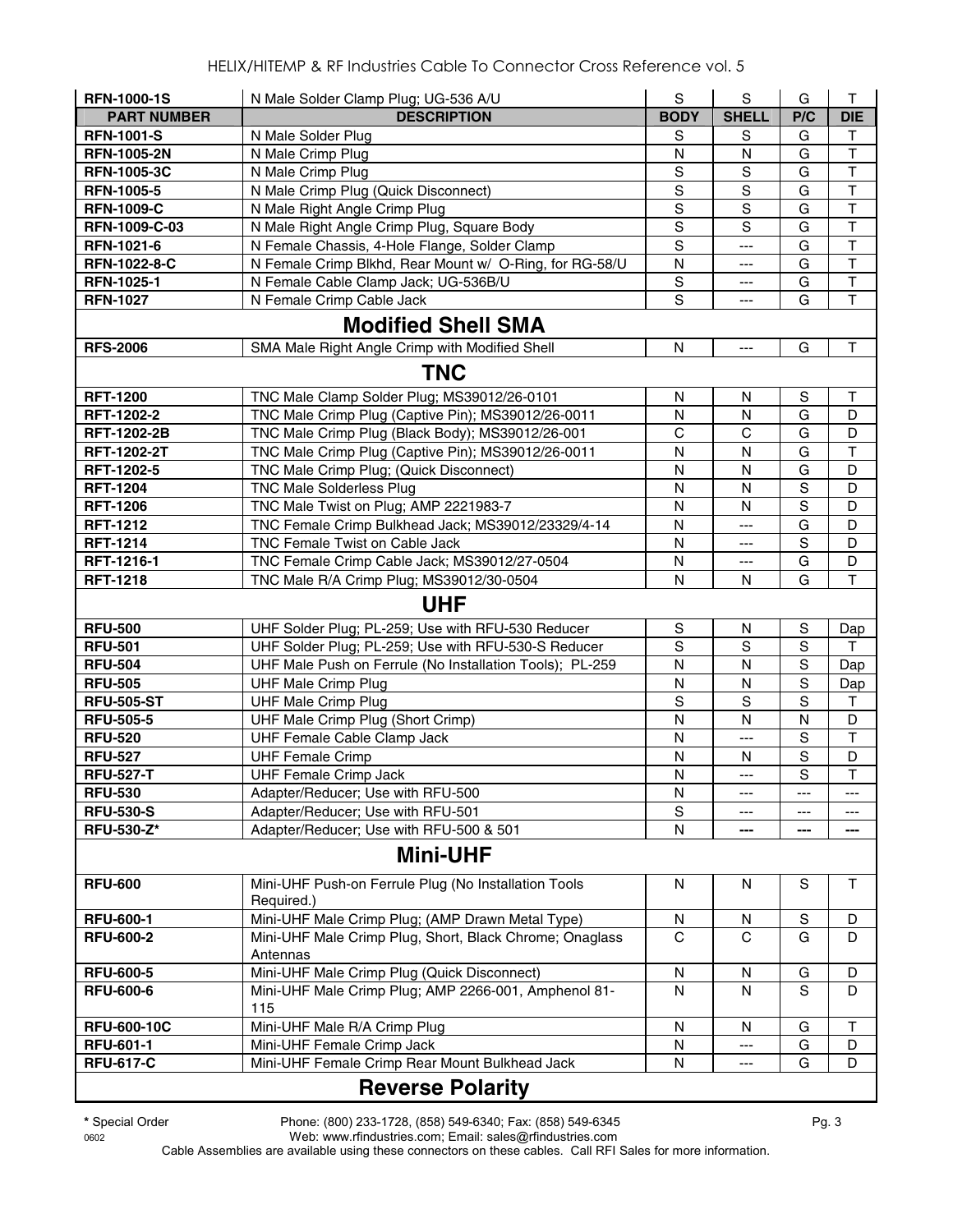| <b>RP-1005-C</b>   | N Reverse Polarity Male Crimp Plug (Female Contact)          | N           | N            | G           | T                       |
|--------------------|--------------------------------------------------------------|-------------|--------------|-------------|-------------------------|
| <b>RP-1106-C</b>   | <b>BNC Reverse Polarity Male Crimp Plug (Female Contact)</b> | N           | N            | G           | $\overline{\mathsf{T}}$ |
| <b>RP-1117-C</b>   | BNC Reverse Polarity Crimp Bulkhead Jack (Male Contact)      | N           | ---          | G           | T                       |
| <b>PART NUMBER</b> | <b>DESCRIPTION</b>                                           | <b>BODY</b> | <b>SHELL</b> | P/C         | <b>DIE</b>              |
| RP-1202-C          | TNC Reverse Polarity Male Crimp Plug (Female Contact)        | N           | N            | G           | T                       |
| <b>RP-1212-C</b>   | TNC Reverse Polarity Crimp Bulkhead Jack (Male Contact)      | N           | ---          | G           | $\mathsf{T}$            |
| <b>RP-3000-C</b>   | SMA Reverse Polarity Male Crimp Plug (Female Contact)        | N           | N            | G           | $\overline{\mathsf{T}}$ |
| RP-3000-1C         | <b>SMA Reverse Polarity Male Crimp Plug (Female Contact)</b> | G           | G            | G           | $\overline{\mathsf{T}}$ |
| RP-3010-1C         | SMA Reverse Polarity R/A Crimp Plug (Female Contact)         | G           | G            | G           | T                       |
| RP-3050-1C         | SMA Reverse Polarity Crimp Jack (Male Contact)               | N           | ---          | G           | $\overline{\mathsf{T}}$ |
| RP-3252-1C         | SMA Reverse Polarity Crimp Bulkhead Jack (Male Contact)      | G           | ---          | G           | T                       |
|                    | <b>SMA</b>                                                   |             |              |             |                         |
| <b>RSA-3000-C</b>  | SMA Male Crimp Plug                                          | N           | N            | G           | Τ                       |
| <b>RSA-3000-1C</b> | SMA Male Crimp Plug, Three Piece                             | N           | G            | G           | $\overline{\mathsf{T}}$ |
| <b>RSA-3010-C</b>  | SMA Male R/A Crimp Plug                                      | N           | N            | G           | $\mathsf T$             |
| <b>RSA-3050-C</b>  | <b>SMA Female Crimp</b>                                      | N           | ---          | G           | $\overline{\mathsf{T}}$ |
| RSA-3060-C*        | SMA Female Right Angle Crimp Jack                            | N           | ---          | G           | $\overline{\mathsf{T}}$ |
| <b>RSA-3100-C</b>  | SMA Male Clamp Solder Plug                                   | N           | N            | G           | $\overline{\mathsf{T}}$ |
| <b>RSA-3110-C</b>  | SMA Male Right Angle Clamp Plug                              | N           | N            | G           | $\overline{\mathsf{T}}$ |
| <b>RSA-3220-C*</b> | SMA Male Crimp Bulkhead, 2-Hole Flange                       | N           | N            | G           | $\overline{\mathsf{T}}$ |
| <b>RSA-3230-C*</b> | SMA Male Crimp Bulkhead, 4-Hole Flange                       | N           | N            | G           | $\overline{\mathsf{T}}$ |
| RSA-3252-1C*       | SMA Female Crimp Bulkhead                                    | G           | ---          | G           | $\overline{\mathsf{T}}$ |
| <b>RSA-3252-C</b>  | SMA Female Crimp Bulkhead                                    | N           | ---          | G           | $\mathsf{T}$            |
| <b>RSA-3260-C</b>  | SMA Female Crimp Bulkhead, 2-Hole Flange                     | N           | ---          | G           | $\top$                  |
| <b>RSA-3270-C</b>  | SMA Female Crimp Bulkhead, 4-Hole Flange                     | N           | ---          | G           | T                       |
|                    | <b>Reverse Thread</b>                                        |             |              |             |                         |
| <b>RT-1005-C</b>   | N Reverse Thread Male Crimp Plug                             | N           | N            | G           | T                       |
| RT-1009-C-03       | N Reverse Thread Right Angle Male Crimp Plug                 | N           | N            | G           | T                       |
| <b>RT-1200-C</b>   | TNC Reverse Thread Male Clamp Plug                           | N           | N            | $\mathbf S$ | $\overline{\mathsf{T}}$ |
| <b>RT-1202-C</b>   | TNC Reverse Thread Male Crimp Plug                           | N           | N            | G           | D                       |
| RT-3000-1C         | SMA Reverse Thread Male Crimp Plug                           | N           | N            | G           | $\overline{T}$          |

### **Helix-Hitemp 395001, 395002, 395004**

| <b>PART NUMBER</b> | <b>DESCRIPTION</b>                              | <b>BODY</b> | <b>SHELL</b> | P/C | <b>DIE</b> |
|--------------------|-------------------------------------------------|-------------|--------------|-----|------------|
|                    | <b>BNC</b>                                      |             |              |     |            |
| <b>RFB-1701-D</b>  | <b>BNC Male Clamp Plug</b>                      | N           | N            | G   | Τ          |
| <b>RFB-1705</b>    | <b>BNC Male Twist-on Plug</b>                   | N           | N            | S   | D          |
| RFB-1706-9         | <b>BNC Male Crimp Plug (Quick Disconnect)</b>   | N           | N            | G   | D          |
| <b>RFB-1707-D</b>  | <b>BNC Male Crimp Plug</b>                      | N           | N            | G   | T          |
| RFB-1707-2         | BNC Male Crimp Plug; UG-1789/U                  | N           | N            | G   | D          |
| <b>RFB-1709-D*</b> | BNC Male Right Angle Clamp Plug                 | N           | N            | G   | T          |
| <b>RFB-1710-D</b>  | BNC Male Right Angle Crimp Plug                 | N           | N            | G   | T          |
| RFB-1710-D-05*     | BNC Male Right Angle Twist On Plug              | N           | N            | G   | T          |
| <b>RFB-1717</b>    | BNC Female Crimp Rear Mount Bulkhead Jack       | N           | ---          | G   | D          |
| <b>RFB-1717-D</b>  | BNC Female Crimp Rear Mount Bulkhead Jack       | N           | ---          | G   | T          |
| <b>RFB-1720</b>    | BNC Female Solder Clamp Socket; UG-261/U        | N           | ---          | S   | T          |
| <b>RFB-1720-D*</b> | <b>BNC Female Clamp Jack</b>                    | N           | ---          | G   | T          |
| <b>RFB-1722</b>    | <b>BNC Female Twist-on Socket Jack</b>          | N           | ---          | S   | D          |
| <b>RFB-1724</b>    | <b>BNC Female Crimp Jack</b>                    | N           | ---          | G   | D          |
| <b>RFB-1724-D</b>  | <b>BNC Female Crimp Jack</b>                    | N           | ---          | G   | T          |
| <b>RFB-1760</b>    | BNC Wall Plate Flush Mount Crimp Jack           | N           | ---          | G   | D          |
| <b>RFB-1761</b>    | <b>BNC Wall Plate Flush Mount Twist-on Jack</b> | N           | ---          | G   | D          |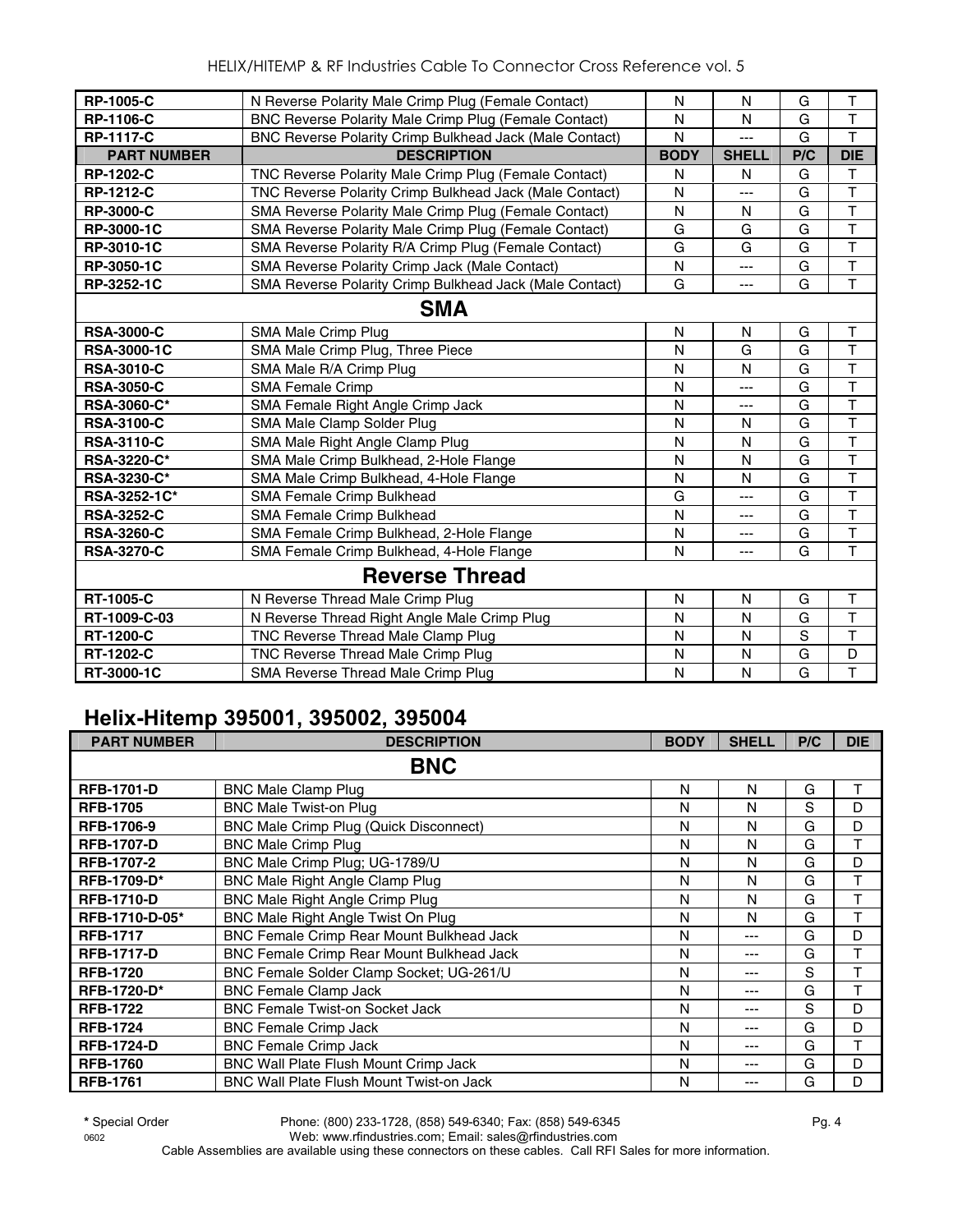|                    | <b>Mini Bayonet</b>                                  |                |               |                |                         |
|--------------------|------------------------------------------------------|----------------|---------------|----------------|-------------------------|
| <b>RFM-2000</b>    | Mini-Bayonet Female Crimp Cable Jack; Kings KM-59-23 | N              | $---$         | G              | T                       |
|                    | N                                                    |                |               |                |                         |
| <b>RFN-1001-S</b>  | N Male Solder Plug                                   | S              | S             | G              | Τ                       |
| <b>PART NUMBER</b> | <b>DESCRIPTION</b>                                   | <b>BODY</b>    | <b>SHELL</b>  | P/C            | <b>DIE</b>              |
| <b>RFN-1904-1N</b> | N Male Clamp Solder Plug; UG-603/U, A/U              | N              | N             | G              | Τ                       |
| <b>RFN-1904-1S</b> | N Male Clamp Solder Plug; UG-603/U, A/U              | S              | ${\mathsf S}$ | G              | $\overline{\mathsf{T}}$ |
| <b>RFN-1907-2S</b> | N Male Crimp Plug                                    | $\overline{s}$ | S             | G              | $\overline{T}$          |
|                    | <b>TNC</b>                                           |                |               |                |                         |
| <b>RFT-1801*</b>   | <b>TNC Male Clamp Solder Plug</b>                    | N              | N             | S              | Т                       |
| <b>RFT-1803-1</b>  | TNC Male Crimp Plug (Captive Pin); MS39012/26-0012   | N              | $\mathsf{N}$  | G              | D                       |
| <b>RFT-1805</b>    | TNC Male Solderless Plug; Amphenol 31-5061           | N              | N             | S              | D                       |
| <b>RFT-1807</b>    | TNC Male Twist on Plug; AMP 221983-1                 | N              | N             | S              | D                       |
| <b>RFT-1813</b>    | TNC Female Crimp Bulkhead; MS39012/28-0012           | N              | ---           | G              | D                       |
| <b>RFT-1815</b>    | <b>TNC Female Twist on Cable Jack</b>                | N              | $---$         | S              | D                       |
|                    | <b>UHF</b>                                           |                |               |                |                         |
| <b>RFU-500</b>     | UHF Solder Plug; PL-259; Use with RFU-531 Reducer    | S              | N             | S              | Dap                     |
| <b>RFU-501</b>     | UHF Solder Plug; PL-259; Use with RFU-531-S Reducer  | S              | S             | S              | T                       |
| <b>RFU-506</b>     | <b>UHF Male Crimp Plug</b>                           | N              | N             | S              | Dap                     |
| RFU-520-D-03       | <b>UHF Female Clamp Jack</b>                         | N              | ---           | G              | T                       |
| <b>RFU-531</b>     | Adapter/Reducer; Use with RFU-500                    | N              | N             | $\overline{a}$ | ---                     |
| <b>RFU-531-S</b>   | Adapter/Reducer; Use with RFU-501                    | ---            | S             | ---            | ---                     |
| RFU-531-Z*         | Adapter/Reducer; Use with RFU-501                    | ---            | S             | ---            | ---                     |
|                    | <b>Mini-UHF</b>                                      |                |               |                |                         |
| <b>RFU-601-5</b>   | Mini-UHF Female Crimp Jack                           | N              | ---           | $\mathbf S$    | T                       |
|                    | <b>MHV</b>                                           |                |               |                |                         |
| <b>RHV-100-D</b>   | Medium High Voltage Male Clamp Plug                  | N              | N             | G              | т                       |
| <b>RHV-106-D</b>   | Medium High Voltage Male Crimp Plug                  | N              | N             | G              | $\overline{\mathsf{T}}$ |
| <b>RHV-124-D</b>   | Medium High Voltage Female Clamp Jack                | N              | ---           | G              | T                       |

#### **Helix/Hitemp 395003, 495006**

| <b>PART NUMBER</b>  | <b>DESCRIPTION</b>                               | <b>BODY</b> | <b>SHELL</b> | P/C    | <b>DIE</b> |
|---------------------|--------------------------------------------------|-------------|--------------|--------|------------|
|                     | <b>BNC</b>                                       |             |              |        |            |
| <b>RFB-1707-D1</b>  | <b>BNC Male Crimp Plug</b>                       | N           |              | G      |            |
| <b>RFB-1717-D1*</b> | <b>BNC Female Crimp Rear Mount Bulkhead Jack</b> | N           | $---$        | ⌒<br>G |            |

# **HelixHitemp 395021, 499066, 499082**

|                     | <b>BNC</b>                                       |   |       |        |   |
|---------------------|--------------------------------------------------|---|-------|--------|---|
| <b>RFB-1707-D2</b>  | <b>BNC Male Crimp Plug</b>                       | Ν | N     | -      |   |
| <b>RFB-1717-D2*</b> | <b>BNC Female Crimp Rear Mount Bulkhead Jack</b> | Ν | $---$ | -<br>◡ | - |

# **Helix/Hitemp 495003, 495005, 495018, 499097, 499099**

| <b>PART NUMBER</b>  | <b>DESCRIPTION</b>                               | <b>BODY</b> | <b>SHELL</b> | P/C | <b>DIE</b> |
|---------------------|--------------------------------------------------|-------------|--------------|-----|------------|
|                     | <b>BNC</b>                                       |             |              |     |            |
| <b>RFB-1707-D3*</b> | <b>BNC Male Crimp Plug</b>                       | N           | N            | G   |            |
| <b>RFB-1717-D3*</b> | <b>BNC Female Crimp Rear Mount Bulkhead Jack</b> | Ν           | $---$        | J   |            |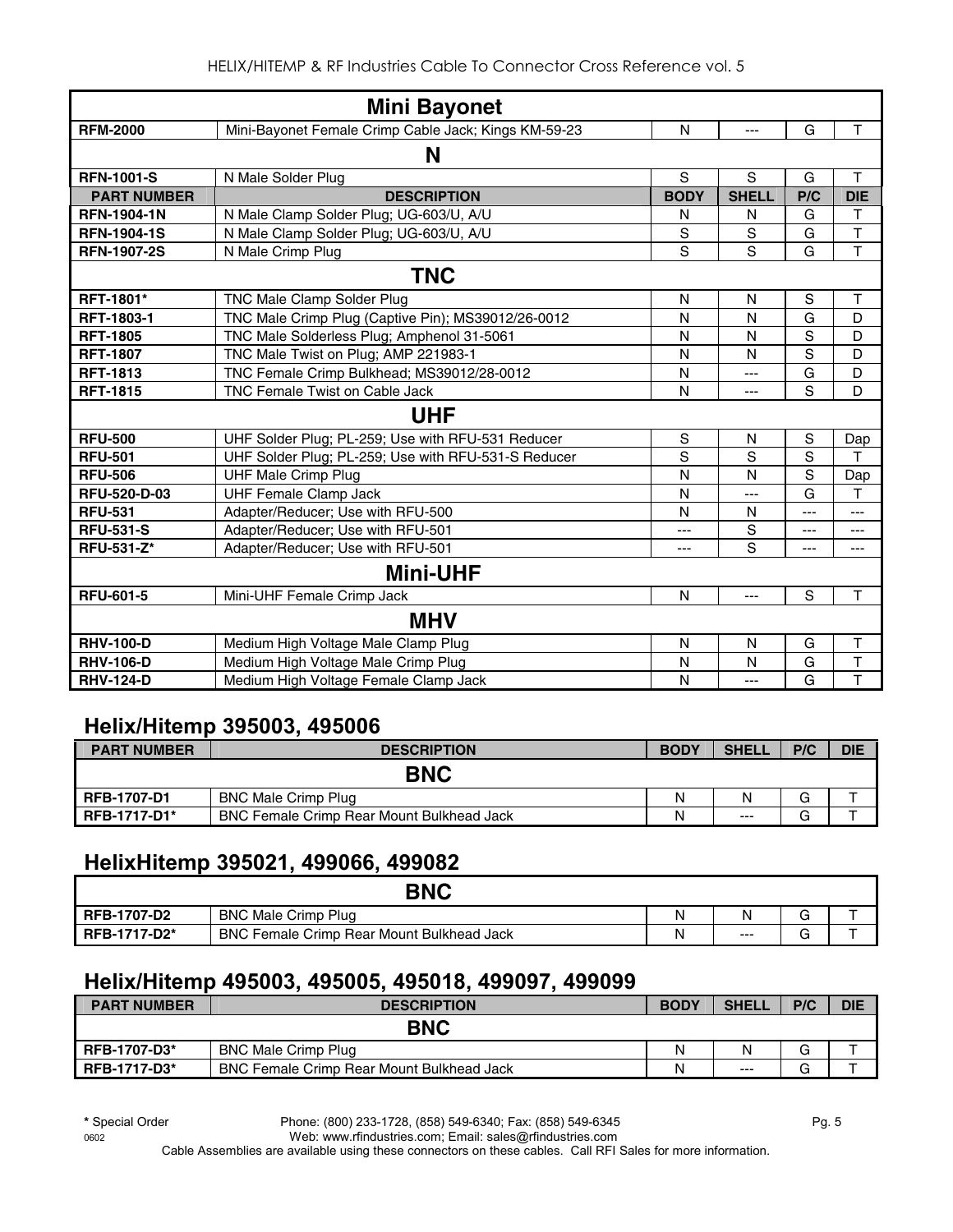#### **Helix/Hitemp 395022, 397001**

| <b>PART NUMBER</b>  | <b>DESCRIPTION</b>                                                                 | <b>BODY</b>    | <b>SHELL</b>   | P/C            | <b>DIE</b>              |
|---------------------|------------------------------------------------------------------------------------|----------------|----------------|----------------|-------------------------|
|                     | <b>BNC</b>                                                                         |                |                |                |                         |
| <b>RFB-1101-1EN</b> | BNC Male Clamp Solder Plug; UG-959A/U                                              | N              | N              | G              | D                       |
|                     | <b>7/16 Din</b>                                                                    |                |                |                |                         |
| <b>PART NUMBER</b>  | <b>DESCRIPTION</b>                                                                 | <b>BODY</b>    | <b>SHELL</b>   | P/C            | <b>DIE</b>              |
| RFD-1600-2-E        | Male Clamp Combination Connector Straight or Right Angle                           | $\mathbf S$    | S              | $\mathbf S$    | т                       |
| RFD-1605-2-E        | Male Crimp Combination Connector Straight or Right Angle                           | $\mathbf S$    | S              | S              | $\sf T$                 |
| RFD-1625-2-E        | Female Clamp Combination Connector Straight or Right Angle                         | $\mathbf S$    | $---$          | S              | $\mathsf{T}$            |
| RFD-1630-2-E        | Female Crimp Combination Connector Straight or Right Angle                         | $\overline{s}$ | ---            | $\mathbf S$    | $\mathsf T$             |
| RFD-1641-2-E*       | Female 4 Hole Flange Clamp Combination Connector Straight or<br><b>Right Angle</b> | S              | $\overline{a}$ | S              | $\overline{\mathsf{T}}$ |
| RFD-1642-2-E*       | Female 4 Hole Flange Crimp Combination Connector Straight or<br><b>Right Angle</b> | S              | $\overline{a}$ | S              | $\mathsf T$             |
|                     | N                                                                                  |                |                |                |                         |
| <b>RFN-1001-S</b>   | N Male Solder Plug                                                                 | $\mathbf S$    | $\mathsf S$    | G              | Τ                       |
| <b>RFN-1002-1N</b>  | N Male Solder Clamp Plug                                                           | N              | $\mathsf{N}$   | G              | $\mathsf{T}$            |
| <b>RFN-1002-1S</b>  | N Male Solder Clamp Plug                                                           | S              | S              | G              | $\mathsf T$             |
| <b>RFN-1006-3E</b>  | N Male Crimp Plug; UG-1681/U                                                       | S              | $\mathbf S$    | G              | T                       |
| <b>RFN-1008-3E</b>  | N Male Right Angle Clamp Plug                                                      | $\overline{s}$ | $\mathsf S$    | G              | $\overline{\mathsf{T}}$ |
| RFN-1009-3E         | N Male Right Angle Crimp Plug                                                      | $\overline{s}$ | S              | G              | $\overline{\mathsf{T}}$ |
| RFN-1021-7*         | N Female 4-Hole Flange Panel Mount Clamp                                           | $\overline{s}$ | ---            | G              | $\mathsf T$             |
| RFN-1024-1          | N Female Cable Clamp Jack; UG-23D/U, F/U                                           | $\overline{S}$ | $\overline{a}$ | G              | $\overline{\mathsf{T}}$ |
| <b>RFN-1028</b>     | N Female Crimp Jack                                                                | $\overline{s}$ | $\overline{a}$ | G              | $\overline{\mathsf{T}}$ |
|                     | <b>TNC</b>                                                                         |                |                |                |                         |
| RFT-1218-E*         | TNC Male Right Angle Crimp Plug                                                    | N              | N              | G              | $\sf T$                 |
| <b>RFT-1219-E</b>   | TNC Male Right Angle Clamp Plug                                                    | N              | $\mathsf{N}$   | G              | T                       |
|                     | <b>UHF</b>                                                                         |                |                |                |                         |
| <b>RFU-500</b>      | UHF Solder Plug; PL-259                                                            | $\mathbf S$    | N              | S              | Dap                     |
| <b>RFU-501</b>      | UHF Solder Plug; PL-259                                                            | S              | $\mathbf S$    | $\overline{s}$ | $\mathsf T$             |
| <b>RFU-503</b>      | UHF Male, Waterproof Plug (w/ Silicon Rubber O-Rings / Seals);<br>PL-259           | N              | N              | S              | T                       |
| <b>RFU-507</b>      | <b>UHF Male Crimp Plug</b>                                                         | N              | ${\sf N}$      | ${\mathsf S}$  | Dap                     |
| <b>RFU-507-S</b>    | <b>UHF Male Crimp Plug</b>                                                         | S              | $\overline{s}$ | S              | Dap                     |
| <b>RFU-507-ST</b>   | <b>UHF Male Crimp Plug</b>                                                         | $\overline{s}$ | $\mathbf S$    | $\mathbf S$    | $\top$                  |
| <b>RFU-520-1E</b>   | UHF Female Cable Clamp Jack                                                        | N              | ---            | S              | $\mathsf{T}$            |
|                     | <b>MHV</b>                                                                         |                |                |                |                         |
| <b>RHV-100-E</b>    | Medium High Voltage Male Clamp Plug                                                | N              | $\mathsf{N}$   | G              | $\mathsf T$             |

# **Helix/Hitemp 395010**

| <b>PART NUMBER</b> | <b>DESCRIPTION</b>                                         | <b>BODY</b> | <b>SHELL</b> | P/C     | <b>DIE</b> |
|--------------------|------------------------------------------------------------|-------------|--------------|---------|------------|
|                    | <b>BNC</b>                                                 |             |              |         |            |
| <b>RFB-1701-G</b>  | <b>BNC Male Clamp Plug</b>                                 | N           | N            | S       |            |
| <b>RFB-1707-G</b>  | <b>BNC Male Crimp Plug</b>                                 | N           | N            | G       |            |
| <b>RFB-1708</b>    | <b>BNC Male Crimp Plug</b>                                 | N           | N            | G       | D          |
| <b>RFB-1708-1T</b> | BNC Male Crimp Plug (Dbl. Shield)                          | S           | N            | G       |            |
| <b>RFB-1710-G</b>  | BNC Male Right Angle Crimp Plug                            | N           | N            | G       |            |
| <b>RFB-1717-G</b>  | <b>BNC Female Crimp Rear Mount Bulkhead Jack</b>           | N           | $---$        | G       |            |
| <b>RFB-1724-G</b>  | <b>BNC Female Crimp Jack</b>                               | N           | ---          | G       |            |
| * Special Order    | Phone: (800) 233-1728, (858) 549-6340; Fax: (858) 549-6345 |             |              | Pg. $6$ |            |

0602 Web: www.rfindustries.com; Email: sales@rfindustries.com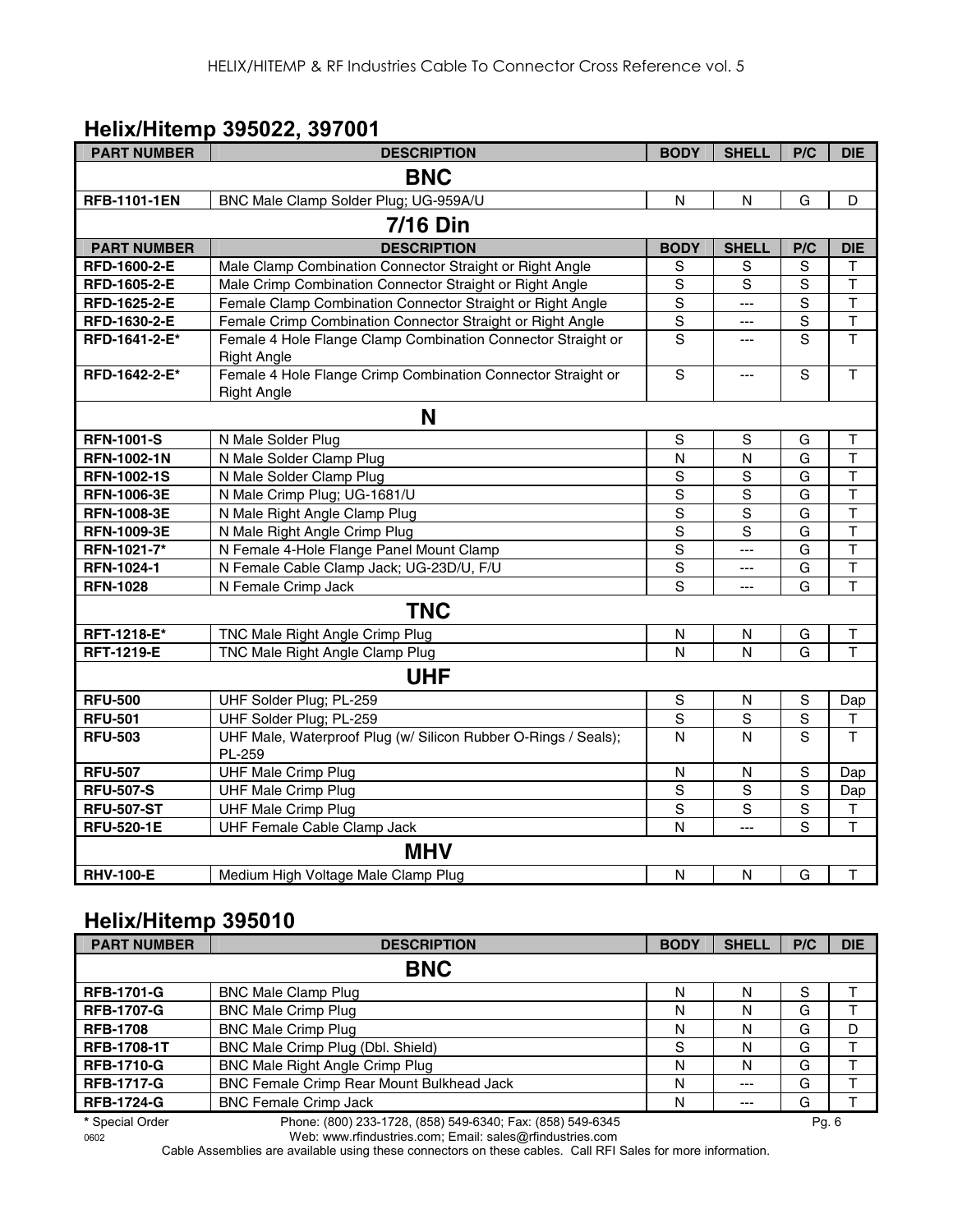|                    | N                                |  |  |
|--------------------|----------------------------------|--|--|
| <b>RFN-1907-1G</b> | <b>Plua</b><br>Male Crimp<br>-Ni |  |  |

#### **Helix/Hitemp 395011, 395012**

| <b>PART NUMBER</b> | <b>DESCRIPTION</b>                        | <b>BODY</b> | <b>SHELL</b> | P/C | <b>DIE</b> |  |
|--------------------|-------------------------------------------|-------------|--------------|-----|------------|--|
| <b>BNC</b>         |                                           |             |              |     |            |  |
| <b>RFB-1707-Q</b>  | <b>BNC Male Crimp Plug</b>                | N           | N            | G   |            |  |
| <b>PART NUMBER</b> | <b>DESCRIPTION</b>                        | <b>BODY</b> | <b>SHELL</b> | P/C | <b>DIE</b> |  |
| <b>RFB-1710-Q</b>  | <b>BNC Male Right Angle Crimp Plug</b>    | N           | N            | G   |            |  |
| <b>RFB-1717-Q</b>  | BNC Female Crimp Rear Mount Bulkhead Jack | N           | $--$         | G   |            |  |
| <b>RFB-1724-Q</b>  | <b>BNC Female Crimp Jack</b>              | N           | $---$        | G   |            |  |
| <b>TNC</b>         |                                           |             |              |     |            |  |
| <b>RFT-1803-Q</b>  | <b>TNC Male Crimp Plug</b>                | N           | Ν            | G   |            |  |

#### **Helix/Hitemp 495012, 495013, 495019**

| <b>PART NUMBER</b> | <b>DESCRIPTION</b>         | <b>BODY</b> | <b>SHELL</b> | P/C    | <b>DIE</b> |  |  |  |
|--------------------|----------------------------|-------------|--------------|--------|------------|--|--|--|
| <b>BNC</b>         |                            |             |              |        |            |  |  |  |
| <b>RFB-1707-Q1</b> | <b>BNC Male Crimp Plug</b> | N           | N            | ⌒<br>G |            |  |  |  |

#### **Helix/Hitemp 395023**

| <b>PART NUMBER</b> | <b>DESCRIPTION</b>         | <b>BODY</b> | <b>SHELL</b> | P/C    | <b>DIE</b> |
|--------------------|----------------------------|-------------|--------------|--------|------------|
|                    | <b>BNC</b>                 |             |              |        |            |
| <b>RFB-1707-R1</b> | <b>BNC Male Crimp Plug</b> | N           | N            | ⌒<br>c |            |

#### **Helix/Hitemp 385003, 385004, 385005**

| <b>PART NUMBER</b>     | <b>DESCRIPTION</b>                               | <b>BODY</b> | <b>SHELL</b> | P/C | <b>DIE</b> |
|------------------------|--------------------------------------------------|-------------|--------------|-----|------------|
|                        | <b>BNC</b>                                       |             |              |     |            |
| <b>RFB-1707-S1</b>     | <b>BNC Male Crimp Plug</b>                       | N           | N            | G   |            |
| <b>RFB-1710-S1</b>     | BNC Male R/A Crimp Plug                          | N           | N            | G   |            |
| <b>RFB-1717-S1</b>     | <b>BNC Female Crimp Rear Mount Bulkhead Jack</b> | N           | ---          | G   |            |
| <b>RFB-1724-S1</b>     | <b>BNC Female Crimp Jack</b>                     | N           | ---          | G   |            |
|                        | Mini-SMB 75 Ohm                                  |             |              |     |            |
| <b>RSB-200-1-179DS</b> | Mini-SMB Crimp Plug                              | G           | ---          | G   | т          |
| <b>RSB-210-1-179DS</b> | Mini-SMB Right Angle Crimp Plug                  | G           | ---          | G   |            |
| <b>RSB-220-1-179DS</b> | Mini-SMB Crimp Jack                              | G           | ---          | G   |            |
| <b>RSB-221-1-179DS</b> | Mini-SMB Crimp Jack                              | G           | ---          | G   |            |
|                        | SMB 75 Ohm                                       |             |              |     |            |
| <b>RSB-300-1-179DS</b> | SMB Crimp Plug                                   | G           | ---          | G   | т          |
| <b>RSB-301-179DS</b>   | SMB Crimp Plug, with Locking Shell               | N           | ---          | G   | ᠇          |
| <b>RSB-310-1-179DS</b> | SMB Right Angle Crimp Plug                       | G           | ---          | G   |            |